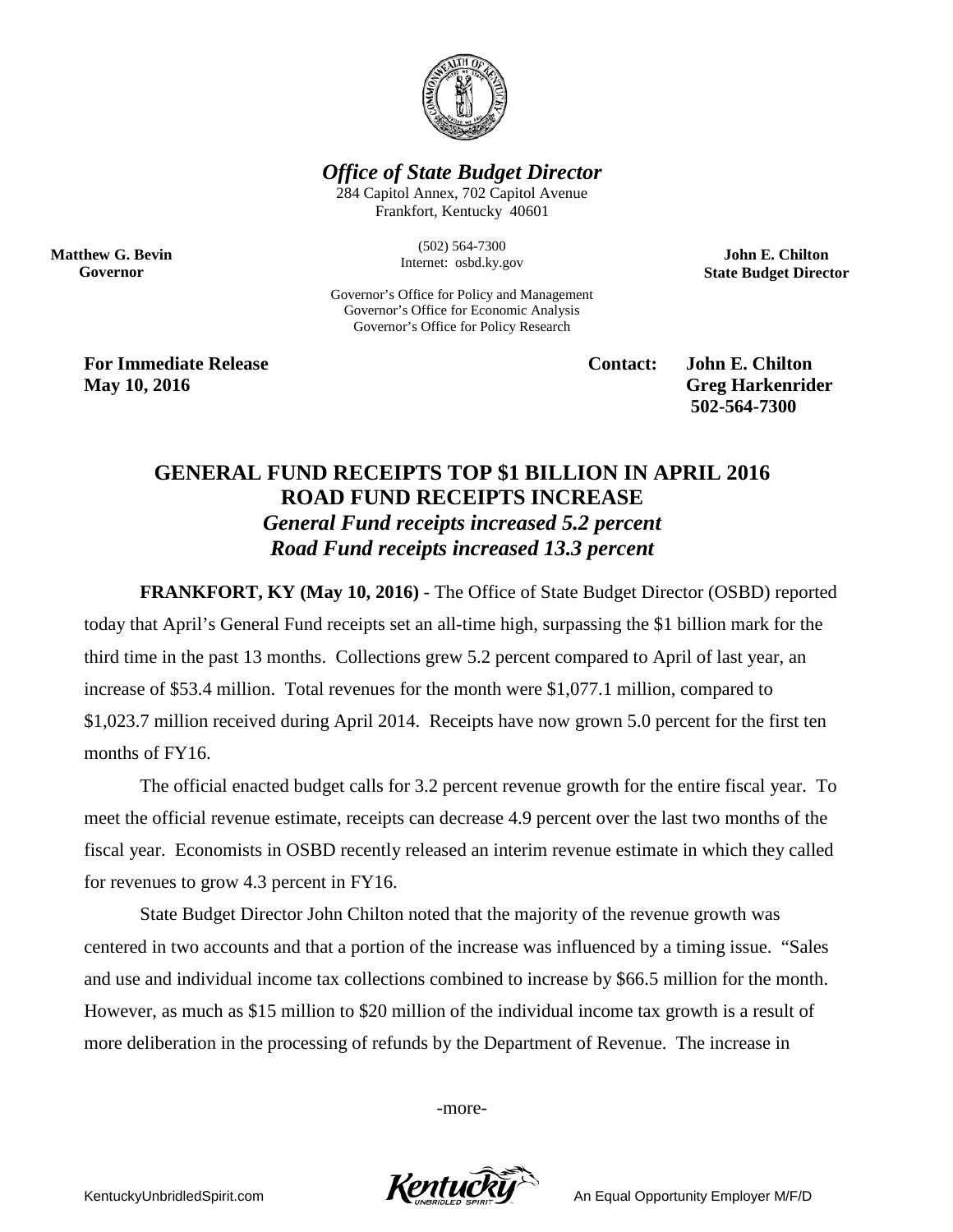processing time was due to additional security and fraud analysis to protect taxpayers. On the opposite side of the ledger, license and privilege, natural resources and miscellaneous taxes all declined. We will closely monitor the revenue situation over the final two months of the fiscal year."

Among the major accounts:

- Sales and use tax receipts increased 8.3 percent for the month and have grown 6.5 percent year-to-date.
- Corporation income tax receipts grew \$6.4 million and have increased 9.1 percent for the year. Declaration receipts improved but were partially offset by lower balances on net returns.
- Individual income tax collections rose 7.9 percent in April and have grown 7.6 percent though the first ten months of FY16. Growth in this account was driven almost entirely by withholding collections. Fiduciary and net returns declined while estimated payments grew by less than 1.0 percent.
- Property tax collections rose \$2.4 million and are up 3.0 percent year-to-date.
- Cigarette tax receipts declined 12.6 percent but are up 1.3 percent year-to-date.
- Coal severance tax receipts continued to plummet, falling 43.1 percent for the month. Through the first ten months of the fiscal year, collections are down \$46.9 million compared to last year.

Road Fund receipts grew 13.3 percent in April with collections of \$130.4 million, an increase of \$15.2 million compared to last April. Year-to-date collection now stand at -3.8 percent. April marks the first month this year that both motor fuels and motor vehicle usage tax receipts increased in the same month. The official Road Fund revenue estimate calls for revenues to decline 5.3 percent for the fiscal year. The recently released interim revenue estimate calls for Road Fund revenues to end the year at -4.3 percent. Based on year-to-date tax collections, revenues can fall 13.0 percent for the remainder of the year to meet the official estimate. Among the accounts, motor fuels grew 7.6 percent, the first monthly increase since January 2015. Motor vehicle usage revenue increased 32.0 percent and license and privilege receipts decreased 4.8 percent.

**-30-**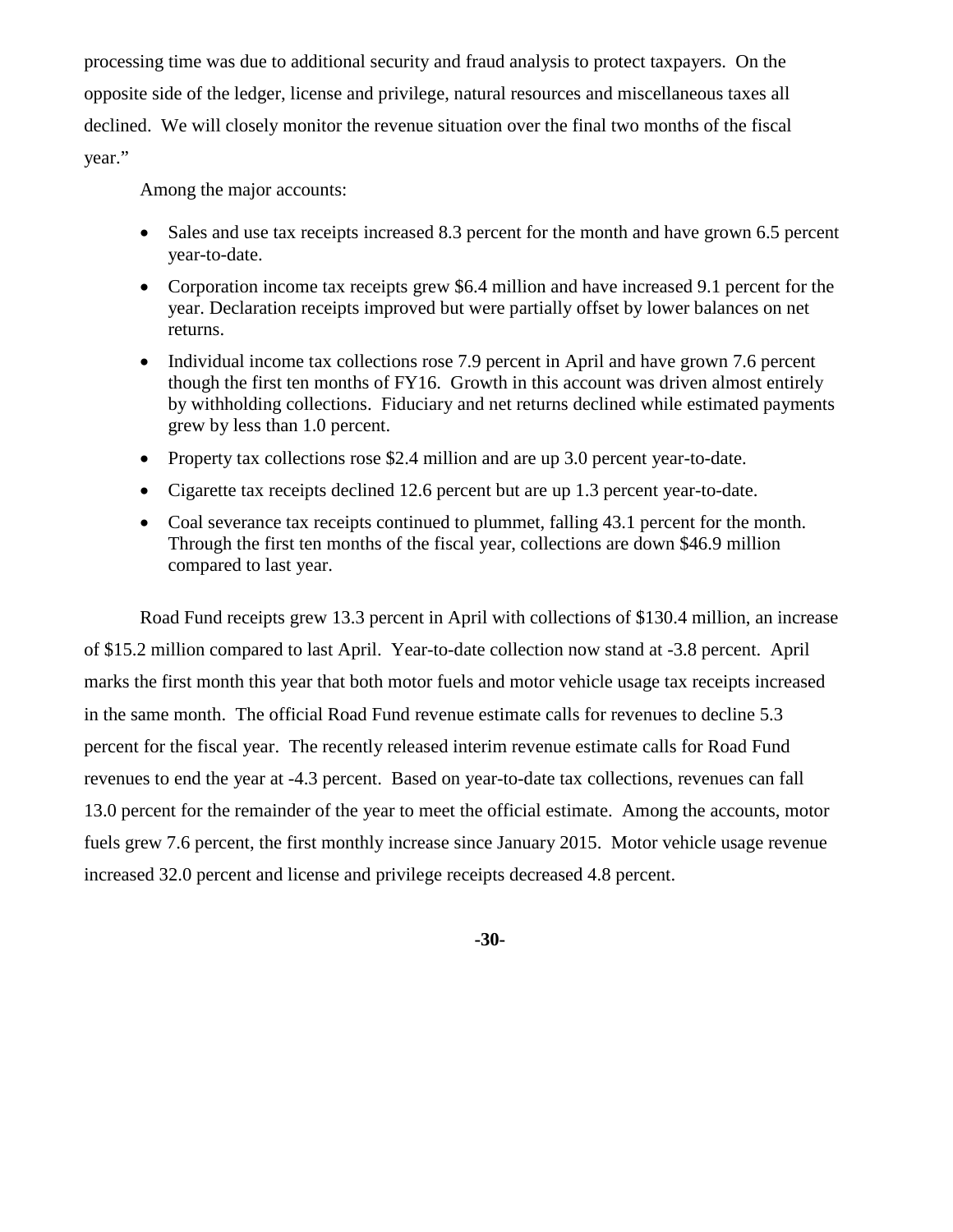## Volume 55 Number 10

## KENTUCKY STATE GOVERNMENT REVENUE <u>1. GENERAL FUND REVENUE</u>

| <b>APRIL</b><br><b>JULY THROUGH APRIL</b>                                                                     |            |
|---------------------------------------------------------------------------------------------------------------|------------|
| 2016<br>2015<br>% Change<br>FY 2016<br>FY 2015                                                                | % Change   |
|                                                                                                               |            |
| 5.2%<br><b>TOTAL GENERAL FUND</b><br>\$1,077,083,134<br>\$1,023,697,292<br>\$8,591,066,779<br>\$8,180,954,661 | 5.0%       |
| \$1,054,650,080<br>\$996,216,289<br>5.9%<br>\$8,322,286,383<br>\$7,900,484,144<br>Tax Receipts                | 5.3%       |
| Sales and Gross Receipts<br>\$354,828,804<br>\$333,268,576<br>6.5%<br>\$3,354,451,970<br>\$3,171,091,920      | 5.8%       |
| 9.4%<br><b>Beer Consumption</b><br>603,122<br>551,478<br>5,362,254<br>5,076,801                               | 5.6%       |
| 5,414,931<br>4.752.754<br>13.9%<br>50,493,981<br><b>Beer Wholesale</b><br>47,449,429                          | 6.4%       |
| $-12.6%$<br>18,474,401<br>21, 147, 284<br>185,365,478<br>183,032,737<br>Cigarette                             | 1.3%       |
| $-39.6%$<br><b>Distilled Spirits Case Sales</b><br>6,819<br>11,299<br>112,178<br>110,270                      | 1.7%       |
| $-38.4%$                                                                                                      | 1.9%       |
| <b>Distilled Spirits Consumption</b><br>660,535<br>1,071,464<br>10,559,941<br>10,363,758                      |            |
| $-32.3%$<br><b>Distilled Spirits Wholesale</b><br>2,191,922<br>3,238,875<br>31,865,591<br>30,163,469          | 5.6%       |
| 176.3%<br>153,029<br>Insurance Premium<br>422,791<br>97,778,452<br>99,861,717                                 | $-2.1%$    |
| 242,701<br>228.1%<br>Pari-Mutuel<br>796,391<br>3,568,119<br>2,284,794                                         | 56.2%      |
| Race Track Admission<br>$-100.0\%$<br>0<br>6,528<br>190,880<br>155,426                                        | 22.8%      |
| 317,897,561<br>293,422,469<br>8.3%<br>2,881,551,652<br>2,706,263,575<br>Sales and Use                         | 6.5%       |
| 238,425<br>$-26.0%$<br>2,604,819<br>Wine Consumption<br>176,498<br>2,449,630                                  | 6.3%       |
| $-28.7%$<br>Wine Wholesale<br>959,013<br>1,345,155<br>13,711,242<br>13,619,439                                | 0.7%       |
| $-1.9%$<br>5.199.443<br>5,297,930<br>53,534,741<br>52,492,448<br><b>Telecommunications Tax</b>                | 2.0%       |
| 13.2%<br>17,762,618<br><b>Other Tobacco Products</b><br>2,025,100<br>1,788,629<br>17,744,461                  | $-0.1%$    |
| $-50.2%$<br>276<br><b>Floor Stock Tax</b><br>555<br>8,182<br>5,810                                            | 40.8%      |
|                                                                                                               |            |
| \$838,992<br>\$101,532,013<br>\$2,103,128<br>$-60.1%$<br>\$109,746,077<br>License and Privilege               | 8.1%       |
| $-70.1%$<br>Alc. Bev. License Suspension<br>29,450<br>98,545<br>402,951<br>369,517                            | 9.0%       |
| (9,799)<br>36,208<br>133,788<br>414,816<br><b>Corporation License</b><br>---                                  | $-67.7%$   |
| $-77.3%$<br><b>Corporation Organization</b><br>9,460<br>41,635<br>101,145<br>109,926                          | $-8.0\%$   |
| 225.1%<br>190,931<br>125,091<br>53,504<br>16,457<br><b>Occupational Licenses</b>                              | 52.6%      |
| 0                                                                                                             | 11.5%      |
| 6,475<br>$-100.0\%$<br>276,150<br>247,766<br>Race Track License                                               |            |
| 696,361<br><b>Bank Franchise Tax</b><br>1,851,498<br>$-62.4%$<br>108.099.497<br>99,709,390                    | 8.4%       |
| 60,016<br>52,309<br>14.7%<br>555,507<br>Driver License Fees<br>541,615                                        | $-2.5%$    |
| \$10,357,540<br>\$17,195,143<br>$-39.8%$<br>\$130,631,025<br>\$187,911,034<br><b>Natural Resources</b>        | $-30.5%$   |
| $-43.1%$<br>Coal Severance<br>8,398,768<br>14,753,559<br>105,971,853<br>152,924,524                           | $-30.7%$   |
| 328,067<br>499,433<br>$-34.3%$<br>4,001,287<br>8,658,081<br>Oil Production                                    | $-53.8%$   |
| 1,019,352<br>14.5%<br><b>Minerals Severance</b><br>1,167,348<br>14,808,157<br>12,393,747                      | 19.5%      |
| 922,800<br>$-49.8%$<br><b>Natural Gas Severance</b><br>463,357<br>5,849,728<br>13,934,682                     | $-58.0%$   |
|                                                                                                               |            |
| \$661,163,457<br>\$618,267,126<br>6.9%<br>\$3,855,083,009<br>\$4,126,164,707<br>Income                        | 7.0%       |
| 17.2%<br>43,679,205<br>37,277,164<br>363,220,187<br>332,842,712<br>Corporation                                | 9.1%       |
| 7.9%<br>577,235,001<br>3,607,018,197<br>Individual<br>535, 179, 128<br>3,351,305.717                          | 7.6%       |
| <b>Limited Liability Entity</b><br>$-12.1%$<br>40,249,251<br>45,810,834<br>155,926,323<br>170,934,580         | $-8.8%$    |
|                                                                                                               |            |
| \$21.232.925<br>13.2%<br>\$539,017,503<br>\$523,471,712<br>\$18.750.848<br>Property                           | 3.0%       |
| Building & Loan Association<br>(11, 881)<br>(498, 150)<br>0<br>---                                            |            |
| $-1.2%$<br>General - Real<br>2,821,251<br>2,854,415<br>265,324,258<br>256,415,269                             | 3.5%       |
| 19.1%<br>22,098,522<br>18,547,495<br>General - Tangible<br>212, 194, 647<br>202,372,082                       | 4.9%       |
| Omitted & Delinquent<br>(4,531,558)<br>(5,913,182)<br>6,917,441<br>7,299,816<br>$---$                         | $-5.2%$    |
| $-75.9%$<br><b>Public Service</b><br>785,190<br>3,259,447<br>52,992,813<br>56,393,146                         | $-6.0%$    |
| 59,520<br>2,673<br>2126.8%<br>1,600,224<br>1,489,550<br>Other                                                 | 7.4%       |
|                                                                                                               |            |
| \$4,446,737<br>\$4,454,990<br>$-0.2%$<br>\$41,821,656<br>\$40,607,624<br>Inheritance Tax                      | 3.0%       |
| \$1,781,626<br>$-18.1%$<br>\$2.176.479<br>\$20,453,445<br>\$20,786,832<br><b>Miscellaneous</b>                | $-1.6%$    |
| 925,410<br>$-33.5%$<br><b>Legal Process</b><br>1,392,254<br>11,992,742<br>12,869,991                          | $-6.8\%$   |
| 848,556<br>784,225<br>8.2%<br>8,422,699<br>T. V. A. In Lieu Payments<br>7,883,982                             | 6.8%       |
| Other<br>7,660<br>38,005<br>32,858<br>0<br>---                                                                | 15.7%      |
|                                                                                                               |            |
| \$263,686,480<br><b>Nontax Receipts</b><br>\$21,947,524<br>\$27,243,718<br>$-19.4%$<br>\$279,002,245          | $-5.5%$    |
| 22.4%<br><b>Departmental Fees</b><br>2,006,940<br>2,457,017<br>16,731,559<br>16,182,565                       | 3.4%       |
| <b>PSC Assessment Fee</b><br>440<br>10,869,263<br>14,696,059<br>0<br>---                                      | $-26.0%$   |
| 2,024,443<br>1,939,472<br>4.4%<br>Fines & Forfeitures<br>17,756,980<br>18,893,930                             | $-6.0\%$   |
| Income on Investments<br>(71, 458)<br>(79, 886)<br>(710, 697)<br>(663,700)<br>---                             |            |
| 11.1%<br>20,000,000<br>18,000,000<br>189,278,429<br>183,000,000<br>Lottery                                    | 3.4%       |
| Sale of NO <sub>x</sub> Credits<br>0<br>0<br>27,594<br>0<br>---                                               | $-100.0\%$ |
| (2,462,918)<br>Miscellaneous<br>5,377,192<br>29,760,945<br>46,865,798<br>---                                  | $-36.5%$   |
|                                                                                                               |            |
| Redeposit of State Funds<br>\$485,531<br>\$237,285<br>104.6%<br>\$5,093,915<br>\$1,468,272                    | 246.9%     |